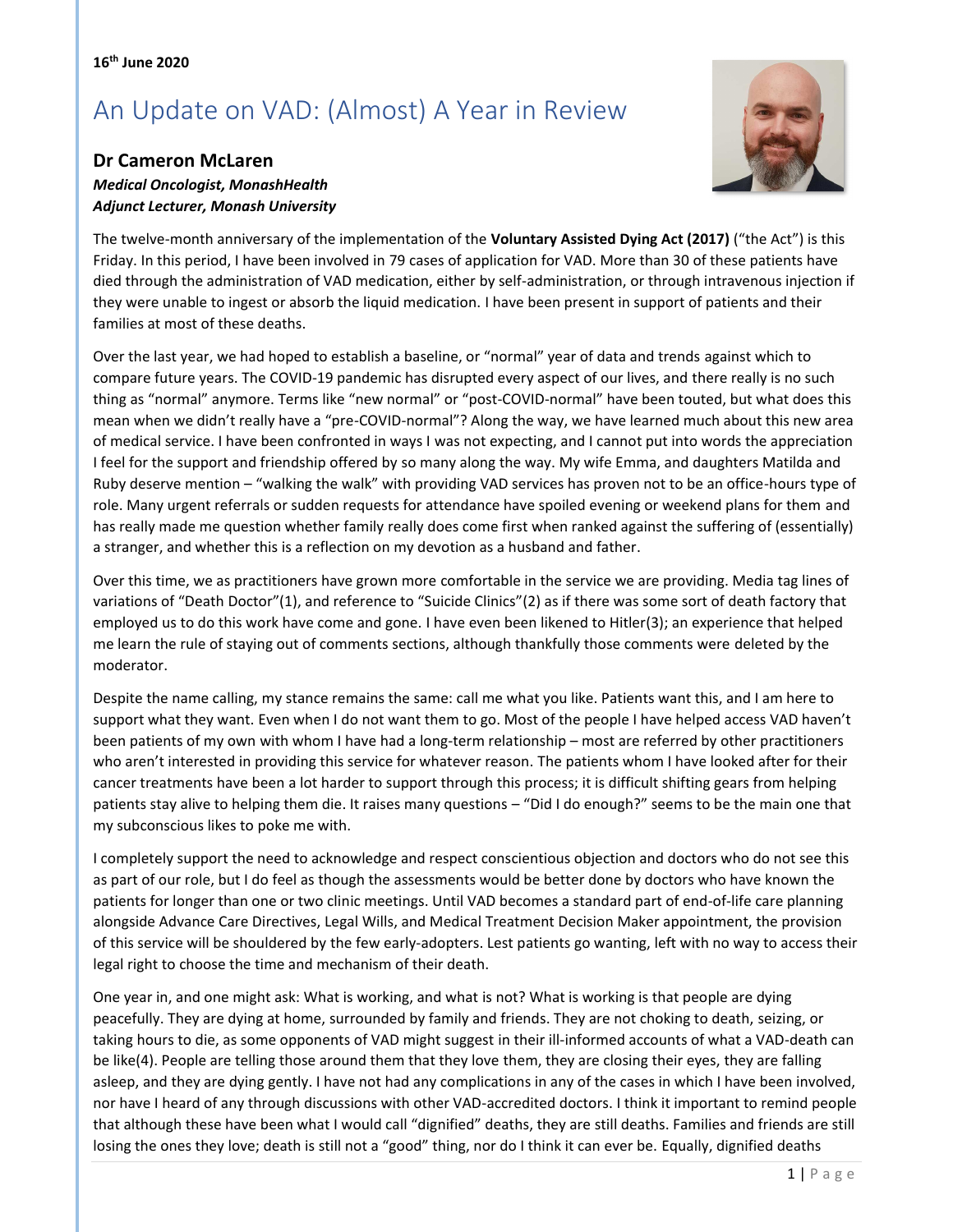occurred before VAD was available; palliative care services continue to be fantastic supports for terminal patients. I have had many cases die during the application process. This is often mourned as a failure to consider, apply for, or navigate the VAD system in time, but while we frantically search for birth certificates and consulting opinions, and scramble for witnesses for the written declaration form, contact persons, and permit applications, palliative care has remained resolute in controlling symptoms and preserving dignity. For the most part, they should be commended for their maturity in dealing with a practice that they disagreed with, and that many of whom continue to disagree with.

I do hope we are changing (for the better) the grief that those loved ones are experiencing. I hope that we are lessening the trauma associated with the loss of a loved one. I hope that we are changing the way that those people view death, but data needs to be collected to see whether this is happening. Some data has been collected overseas that suggests that this is a potential outcome of VAD introduction – a cross sectional study by Swarte (5) suggested that family and friends of cancer patients who died by euthanasia experienced less-traumatic grief symptoms than the comparative control group. Data needs to be collected locally and contemporaneously. If I am wrong, we can use this data to look at ways to change the way we provide this service to accomplish the goals with which we set out. We need the evidence to inform our practice, and we need the evidence to present to other States, Territories, and even other Nations, to inform them of the lessons we learn along the way. If we are right, and the implementation is having an effect (positive or negative) on the people who remain behind, those States, Territories and Nations can take that into account when considering their own legislation. We are also in a unique position in Australia; Western Australia's legislation is planned to go live mid-2021(6), and we hope that other States may be able to pass similar legislation in the future. If this occurs, we will be able to assess the effect of different legislative restrictions on these outcomes and be able to provide evidence to strengthen recommendations for future legislative change.

What is not working? Where to begin… There is still not enough awareness of VAD in the communities for whom it is important. Terminal patients and their families have more important considerations than remaining self-informed on recent legislative change. Doctors are not allowed to raise VAD as an end-of-life option with patients. Couple this with an implementation period that was focused on how the legislation would be put into use, and not on an awareness campaign directed at the general community, many patients are not aware that VAD even exists as an option. Not only did the implementation period not address community awareness, but the awareness of the Act amongst the medical communities (in both specialist and GP circles) was not addressed. Most doctors do not know what they can and cannot talk about with patients with regards to VAD, so many are avoiding these discussions for fear of saying the wrong thing. No doctors have been educated that a First Request can be made to any registered medical practitioner, and that by law, that practitioner has seven days to accept or reject that request. Too many patients continue to be strung along by doctors who "may" do the training, or who do not want to say no, even though they know that is the answer they have settled on. Doctors continue to break the law through a lack of education that should have been provided as part of implementation.

The requirement of one of the assessors to have "relevant expertise and experience in the disease, illness or medical condition expected to cause the death of the person"(7 p. 17) has been problematic. Unfortunately, this has been taken to require one of the assessors to be a specialist in the area of medicine pertaining to the patient's qualifying diagnosis. The effect of this has been multiple. Most importantly, specialist Geriatricians and Palliative Care physicians are not specialists in specific diseases, but they are highly-skilled at managing people in this phase of their life and there are no physicians more qualified to provide prognostic opinion on the person as a whole than these. Equally, highly-skilled and experienced General Practitioners have often been involved in more cases of certain cancers than I have – their knowledge and experience should be respected, regardless of whether it is rubberstamped by the Royal Australasian College of Physicians or the Royal Australian College of General Practitioners. I am also puzzled by the requirement for one of the assessors to be more than five years post-Fellowship. As a qualified specialist Medical Oncologist, I am looking forward to whatever it is that happens at five years that is so special.

Keeping in mind that many of these patients are in the final stages of their life and are often house- or even bedbound, specialist physicians who are willing to do home visits have been exceedingly rare. According to the Australian Health Practitioner Regulation Agency (AHPRA)(8), there were 265 Medical Oncologists, 224 Neurologists, and 193 Haematologists registered in Victoria in March 2020. This is compared to 6,637 registered General Practitioners (GPs)(9). We have no breakdown of the number of GPs compared to specialists who have completed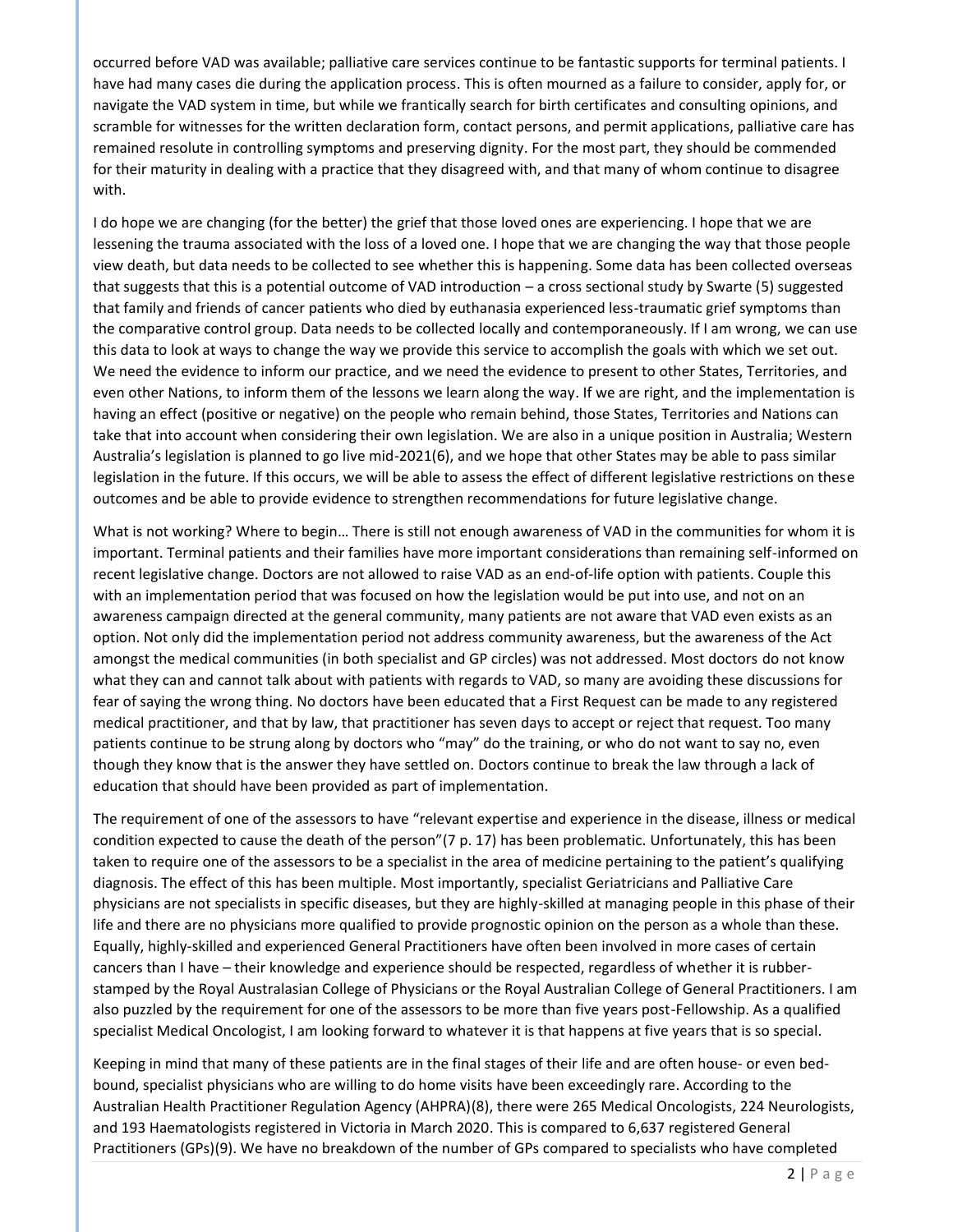VAD accreditation training, however the VAD Review Board Report (June – December 2019) reported 134 medical practitioners had registered on the portal. The ratio of Medical Oncologists to General Practitioners in Victoria is roughly 1:25. Even if we presume that proportionately-speaking, twice as many Oncologists have registered for the portal as GPs, that will still make the ratio 2:25, meaning that 11 of the 134 registered medical practitioners at the time of the data cutoff for the VAD Review Board Report of Operations, June to December 2019. With a conservative estimate of 70% of cases having a solid organ malignancy (hopefully the actual breakdown of this data will be released soon), and presuming that specialists only provided Consulting Assessments (of which there were 102 in the reporting period), those 11 practitioners were required to see an average of 6.49 cases each in that six-month period, compared to the 123 registered GPS, who each would have seen an average of 1.13 cases in that same sixmonth period. The number of trained specialists is expected to rise, but the number of VAD applications has been far greater in this second six-month period than the first six-month period on which this report was based. The workload is outstripping the specialist workforce. Many of us have written to the VAD Board asking for more detail in the next report in the hopes that a this is closely-examined; my hypothesis is that the few of us actively providing assessments are propping up the system and that it is far from robust. The benefit of a specialist being involved in the process is in ensuring that the patient meets the prognostication requirement of likely having less than six months to live. There seems to be no reason that two of the >6000 Victorian GPs, with a documented prognosis made by a specialist, would not be equally as effective at providing VAD assessments, with a far greater workforce available to provide an equitable service across the state.

The other complicating factor in the specialist requirement is the effect of the Criminal Code Amendment (Suicide Related Material Offences) Act 2005(10), which states that "A person is guilty of an offence if the person uses a carriage service to transmit material that directly or indirectly counsels or incites committing or attempting to commit suicide, and the person intends to use the material to counsel or incite committing or attempting to commit suicide". What is crucial here is the interpretation of the terms "material" and "suicide". The term "material" is contentious, but we have been informed that "material" could be construed as verbal information, so that to carry out a Telehealth appointment for the purposes of a VAD assessment could be seen to contravene this Amendment, which carries 1,000 penalty units (currently \$210,000). There are those of us who feel that this could be defended if charges were ever laid, but many are not inclined to accept this level of risk. Further to this, if taken to be applicable to the provision of VAD services, it would in actuality be impossible for the Statewide VAD Patient Navigators to carry out their role; no referrals or cases could be discussed over the phone, and the VAD Review Board would not be able to email forms to us to complete to circumvent some of the technical issues we have had with regards to the portal. This Amendment was and is intended to prevent counsel provided outside of due-process VAD applications, regarding suicide (which is not VAD as discussed next). It is also intended to counter cyber-bullying; to prevent keyboard warriors from telling people on online platforms to go "kill" themselves.

Those of us in favour of VAD take great offense to the synonimisation of VAD and suicide. Suicide is a choice between life and death, whereas VAD is a choice between two deaths. In support of this distinction, we often remind people that those who jumped from the burning and crumbling twin towers of the World Trade Centre on September 11, 2001, were not classified as "jumpers" by the New York City medical examiner's office(11), and therefore did not commit suicide, even though they took action to cause their own death in an alternate way than they were facing. Our patients are no different; they are facing a death that they do not want, and it is cruel of us to force them to endure when we have a preferred alternative. Preferred *by the patient* – to me, they are the only person who gets a vote in this matter. True patient-centred care occurs when you support a patient's choice even when you disagree with that choice. I have always been amazed that the only time we ask for competency assessments in hospitals seems to be when the patient does not agree with the recommended treatment plan – if they agree, they apparently must be competent.

The COVID-19 pandemic has affected almost every aspect of all our lives. The impact on VAD assessment provision has been far from the most-significant impact, but it is worthy of note. For Healthcare workers in general, it meant a transition to Telehealth-based consultations essentially overnight. Despite this, the Criminal Code Amendment stood strong. Those of us unwilling to accept 1,000 penalty units of risk continued to see people in our rooms and conduct home visits to make sure these people could still access their legislative right. We gently probed the VAD Review Board, Safer Care Victoria, and our Federal Members of Parliament to address this, but this is a Federal Law; its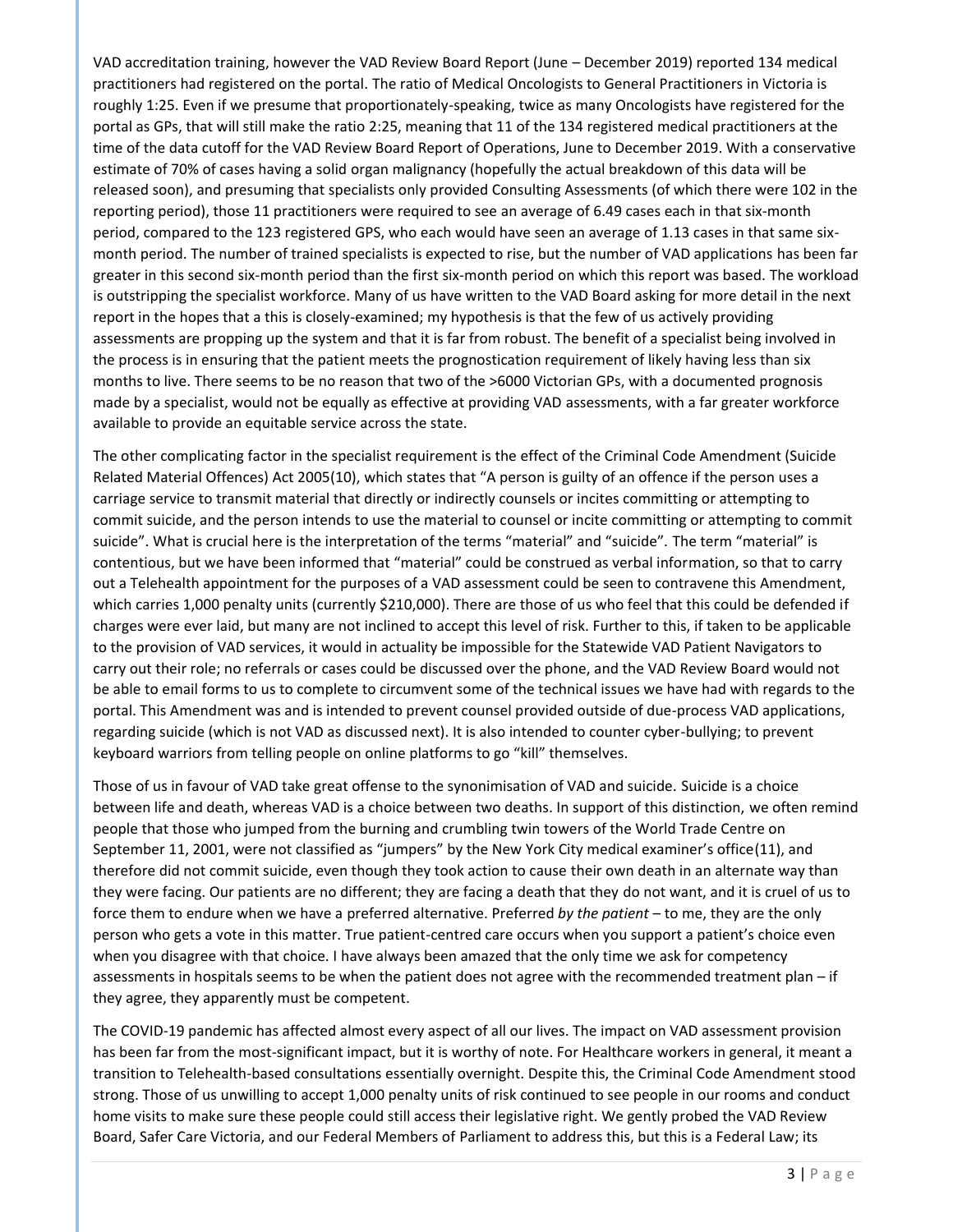interplay with VAD assessments affects so few of us in only one state that it was never going to make it onto the Federal radar in a time where so many other societal changes needed to occur. And gently we did probe, for fear of our work being deemed "non-essential", and halted. We kept our heads down, begged, borrowed, and admittedly at times, stole surgical masks in order to minimise risks to the patient, their family, ourselves, our family, and those of our own patients whom we had to see face-to-face during the height of the pandemic, and we continued to provide what we feel is essential care. At times, we had to choose between maintaining social distancing, and complying with the Amendment. I violated social distancing many times during my VAD-work over the last few months. If anyone knows how you can possibly sit with a grieving woman as she loses the love of her life and becomes a widow without holding her hand, or how you can refuse a hug to say thank you after spending hours at their home, sitting with the patient and their family as they farewelled their mother, I am all ears. Call me old-fashioned, but an elbow- bump or foot tap in place just does not send the same message.

The legislation is not perfect. To expect perfection in an area where there is so little experience in the Australian setting as we have would be unfair and unrealistic. A quote from Voltaire seems apt: "*Il meglio è l'inimico del bene*" (Perfection (or "the best") is the enemy of the good). The Victorian Legislative Council, implementation committee, and VAD Review Board have done, and continue to do marvellous work, and we have been able to do good through this legislation. Recommendations for legislative review and modification will undoubtedly be attacked with slippery slope arguments; I learned at University that slippery slope arguments were one of the cornerstones of a fallacious argument and I'm still not sure why they're not dismissed on sight.

My recommendations are not centred on broadening eligibility criteria as some would expect. What is demanded to substantiate the eligibility criteria, however, can often be an illogical barrier – a person living in Melbourne for 50 years who never took out citizenship or permanent residency is not eligible, for example. A person who was born in Victoria, who doesn't have a passport, who hasn't needed a birth certificate for many years will need to apply to the Department of Births, Deaths, and Marriages for a new birth certificate, which will take two weeks. By then, the first assessment will be more than seven days old and will be invalid and need to be repeated. Another example is how there can be inadvertent discrimination against female patients; on top of the other documents they often need to also supply a marriage certificate if their birth certificate and drivers' license bear different surnames.

These are not reasonable delays for ensuring compliance with legislation; these are needless obstructions. For water to find its level, it must be permitted to move. The legislation must be permitted to review and adapt around unintended outcomes, such as the seven-day limit to upload an assessment – this was intended to prevent doctors from dragging their feet and delaying the process by not uploading their report. There have been times were IT issues, or sourcing substantiating documentation has taken longer than seven days, such as in the example above, and this rule then introduces delays by stipulating that the assessment needs to be repeated. It is infinitely unlikely that their eligibility status will have changed from eligible to ineligible in that seven days.

Not all recommendations I have are to improve access. There is one area I feel an extra safeguard would be worthwhile considering. Currently, the Coordinating Medical Practitioner refers directly to the Consulting Medical Practitioner. Presumably, these two have a prior relationship. Perhaps they feel the same way about more liberal access to VAD for the general population. Perhaps the Consulting Medical Practitioner relies on referrals from the Coordinating Practitioner and feels pressure if they disagree with the patient's eligibility. This does not feel as robust as it should for such an important process. There should be centralised, blinded allocation of consulting medical practitioners so that these assessments are truly independent and inscrutable. Such a mechanism already exists in The Netherlands – SCEN (Support and Consultation in Euthanasia in the Netherlands)(12), and a corollary must be considered in Victoria.

In summary, providing VAD assessments has been a truly rewarding experience, peppered with bureaucratic frustrations and the occasional difference of opinion. There are aspects that are working, aspects to improve, and aspects for other states to learn from. But learning relies on the interpretation of data. The scientific method requires us to measure our outcomes and modify our approach to problems to improve systems. We need to collect data, the VAD Review Board needs to release their data, and we need to analyse all data with transparency. To end this article in the style of many great researchers would, "more data is needed".